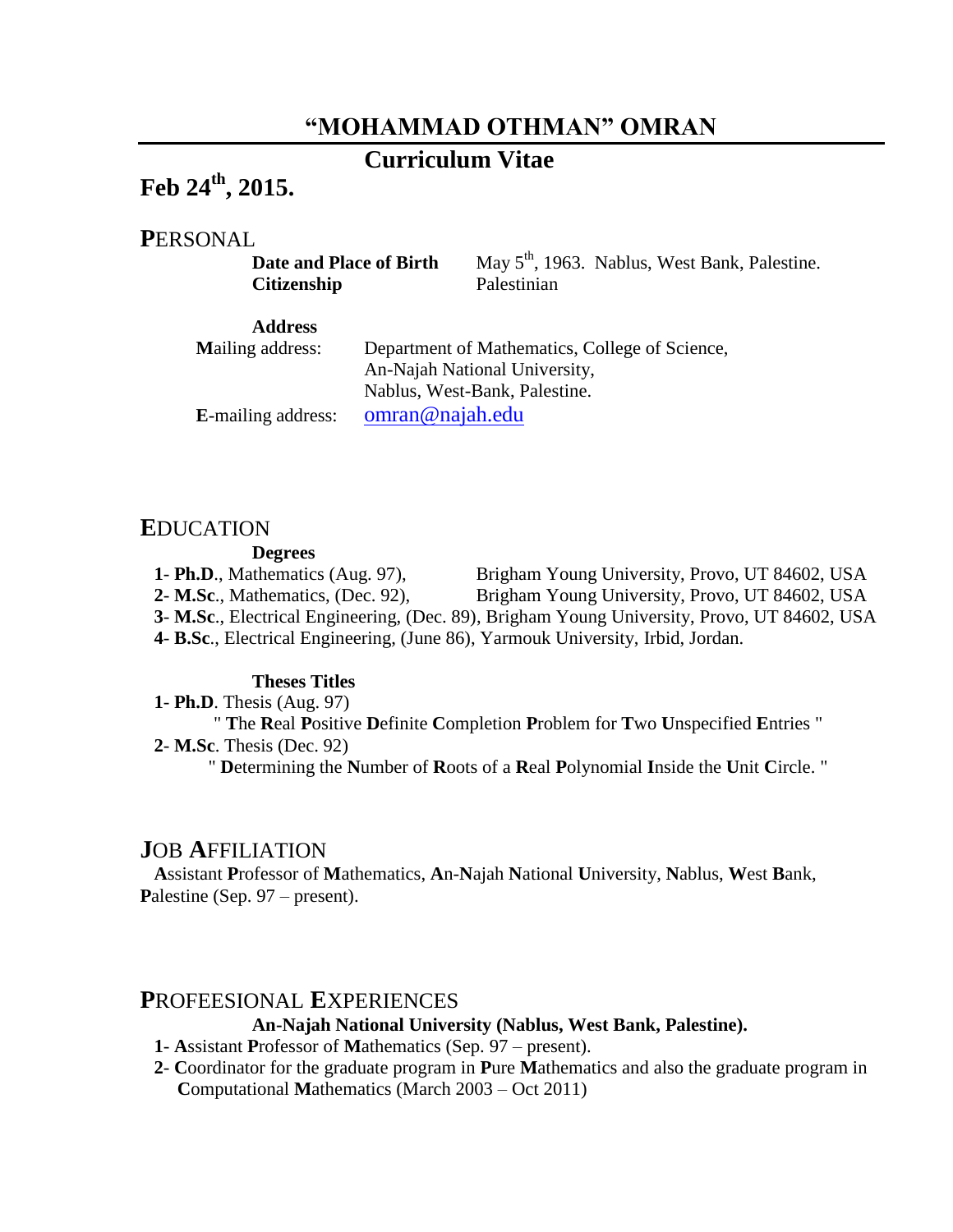- **3** A **M**ember of the **D**epartment self evaluation **C**ommittee (Sep. 2005 Dec 2011)
- **4 M**athematics **D**epartment **C**hairman (Two Academic years: Oct. 2002- Sep. 2004)
- **5** A **M**aster **T**hesis **A**dvisor for four students in the **P**ure **M**athematics **P**rogarm.
- **6-** A **D**efense **C**ommittee **E**xaminer in three master theses (March 2004, July 2000 and Feb. 2010).
- **7** A **C**ommittee **M**ember of the 3rd and 4th **C**ollege of **S**cience **S**cientific **E**xhibits (April: 98 & 2000).
- **8** A **M**ember in the **C**ollege of **S**cience **L**ibrary **C**ommittee (Sep. 99- Sep. 2000)
- **9** A **C**oordinator for several **M**athematics **C**lasses during the teaching job.
- **10 C**oordinator of **M**athematics **C**ommittee for the **C**ollege of **S**cience 8th **E**xhibition (Winter 2015)

# **T**EACHING **E**XPERIENCES **An-Najah National University**

#### **Undergraduate Courses**

**C**alculus 1,2 & 3, **A**dvanced **C**alculus, **P**rinciples of **M**athematics, **D**ifferential **E**quations, **L**inear **A**lgebra 1 & 2, **E**ngineering **M**athematics, **M**odern **A**lgebra 1, **S**pecial **F**unctions, **C**omplex **A**nalysis, **N**umerical **A**nalysis, **N**umber **T**heory, **H**istory of **M**athematics and **M**ethods in **A**pplied **M**athematics.

#### **Graduate Courses**

**A**pplied **M**athematics, **A**dvance **L**inear **A**lgebra**, S**pecial **T**opics in **M**athematics, and **G**raph **T**heory.

#### **Brigham Young University**

1- **M**athematics **D**epartment: (Jan. 90-Aug. 97) **T**eaching **A**ssistant for **C**ollege **A**lgebra and **C**alculus 1 & 2 classes 2- **E**lectrical and **C**omputer **E**ngineering **D**epartment: (Sep. 88- Dec. 89) **C**lass **G**rader: **I**ntroduction to **D**igital **L**ogic **D**esign, **D**igital **L**ogic **D**esign and **E**lectrical **C**ircuit **A**nalysis classes.

#### **Jordan University of Science and Technology, (Irbid-Jordan)**

**E**lectrical **E**ngineering **D**epartment: (Sep. 86-Nov. 87)

1- **M**icroprocessor **L**ab. **A**ssistant

2- **G**rader for **P**ascal and **A**ssembly **C**omputer **L**anguages **C**lasses

## **F**IELDS of **I**NTERESTS

- **1- M**atrix **T**heory and **L**inear **A**lgebra.
- **2- G**raph **T**heory and **C**ombinatorics.
- **3- M**athematics **A**pplications in **E**lectrical **E**ngineering and **D**igital **L**ogic.